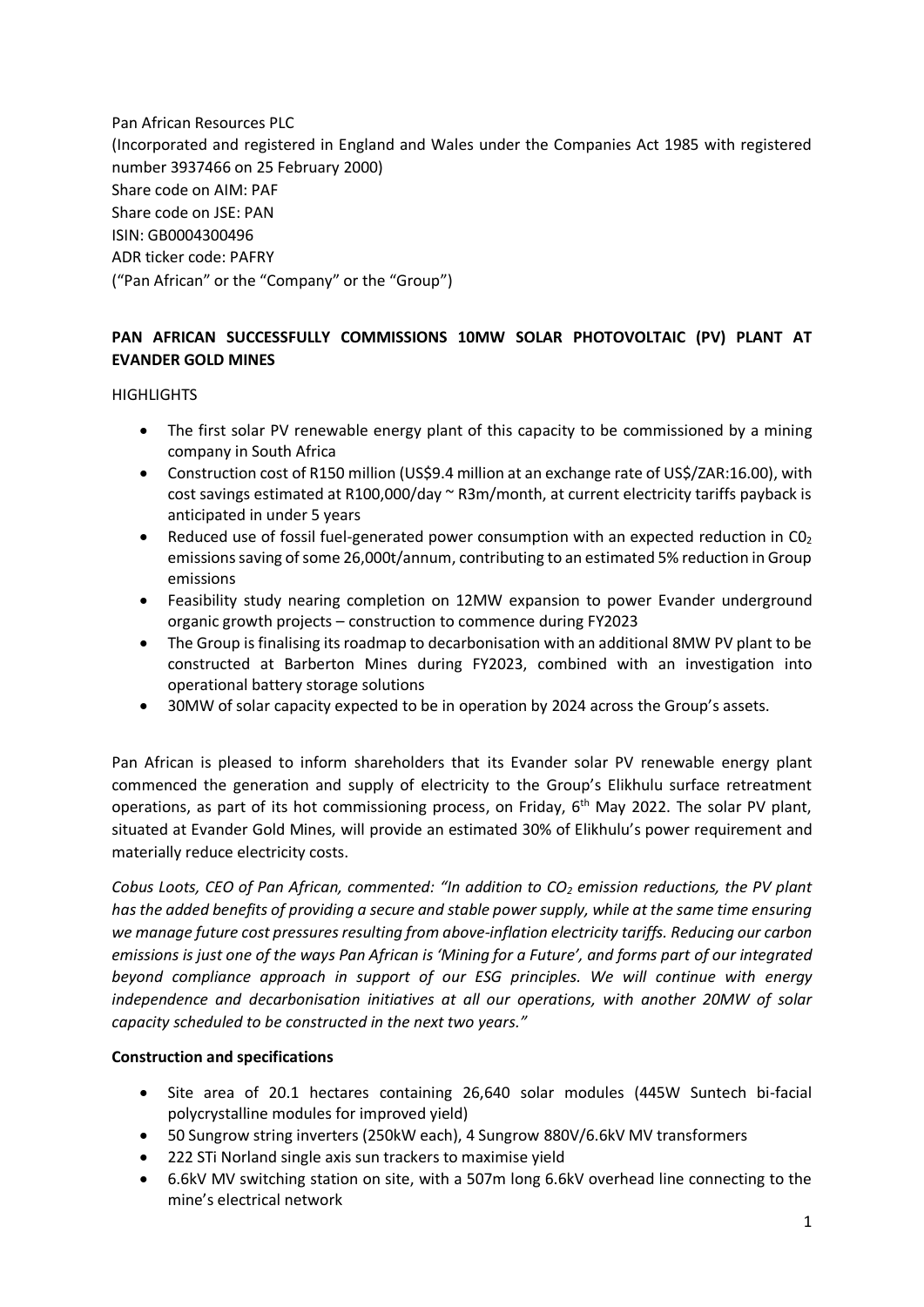Pan African concluded the concept design and bankable feasibility study for this solar PV plant during 2019 and obtained municipal consent for construction on 17 December 2019. Engineering studies and other regulatory processes, including the water use licence and environmental approvals and DMRE consent were obtained during 2020. The NERSA generation licence was issued in August 2021.

Site-establishment and construction commenced in calendar Q1 2021, on rehabilitated land owned by Evander Mines. The tender for the Evander solar PV facility was awarded to juwi Renewable Energies South Africa, a subsidiary of the German headquartered juwi Group, one of the world's leading renewable energy companies.

## **Social Impact**

During construction the services of 10 local contractor companies were utilised, which provided 202 temporary local job opportunities. The jobs and skills developed during construction will be retained for Evander Gold Mine's underground renewable energy 12MW expansion phase. Apart from using local contractors for cleaning and maintenance of the solar panels, the Company is investigating implementation of agriculture projects at the facility which are expected to create sustainable local employment opportunities and maximise land utilisation at Evander Gold Mine's solar PV facility.

Rosebank

10 May 2022

For further information on Pan African, please visit the Company's website at

| Contact information               |                               |
|-----------------------------------|-------------------------------|
| Corporate Office                  | <b>Registered Office</b>      |
| The Firs Office Building          | Suite 31                      |
| 2nd Floor, Office 204             | Second Floor                  |
| Cnr. Cradock and Biermann Avenues | 107 Cheapside                 |
| Rosebank, Johannesburg            | London                        |
| South Africa                      | EC2V 6DN                      |
| Office: +27 (0)11 243 2900        | United Kingdom                |
| info@paf.co.za                    | Office: +44 (0)20 7796 8644   |
| Cobus Loots                       | Deon Louw                     |
| Pan African Resources PLC         | Pan African Resources PLC     |
| Chief Executive Officer           | <b>Financial Director</b>     |
| Office: +27 (0)11 243 2900        | Office: +27 (0)11 243 2900    |
| Phil Dexter/Jane Kirton           | Ross Allister/Alexander Allen |

[www.panafricanresources.com](http://www.panafricanresources.com/)